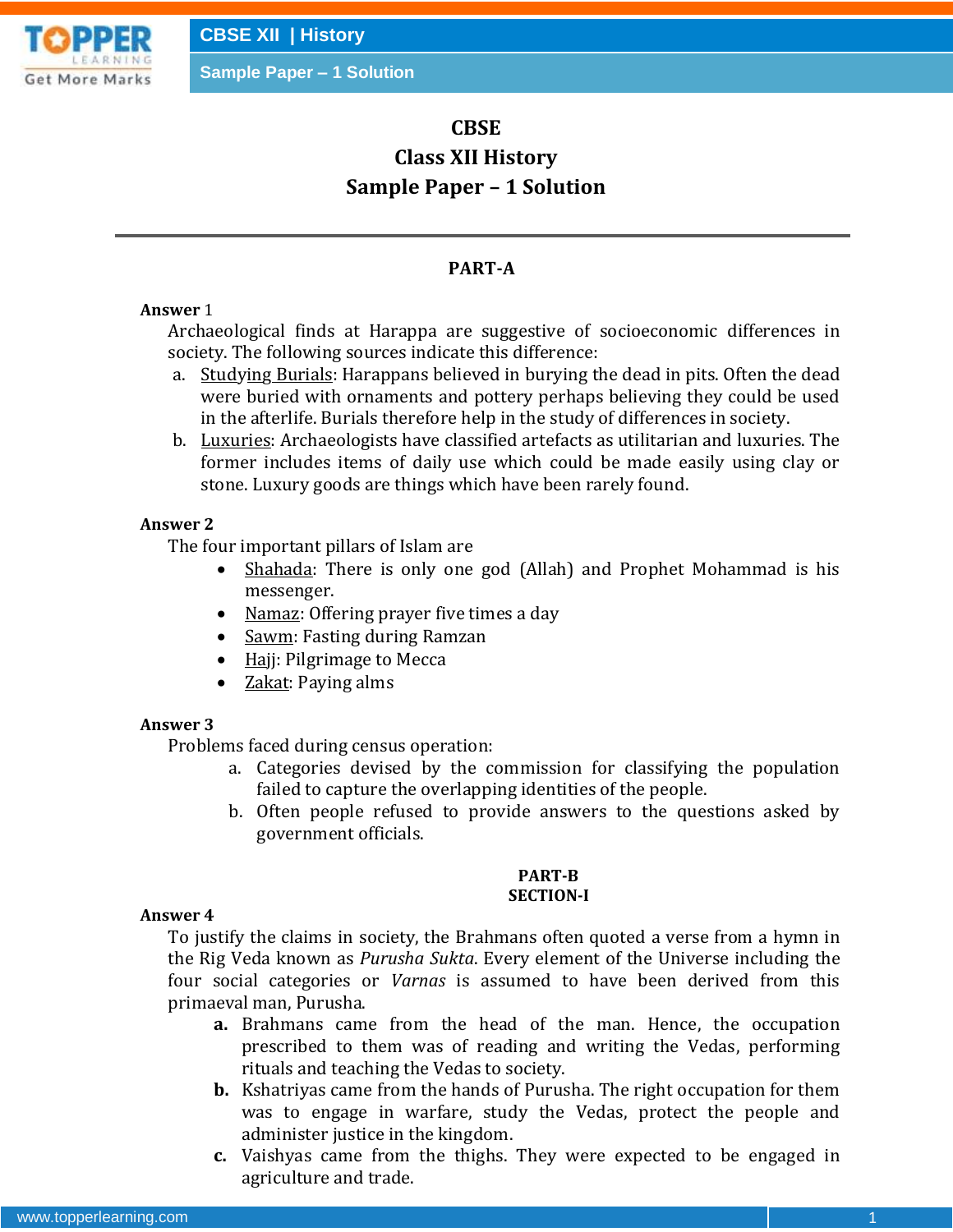

**CBSE XII | History**

**Sample Paper – 1 Solution**

**d.** Shudras came from the feet of Purusha, and therefore, the only occupation prescribed to them was to serve the higher three Varnas.

#### **Answer 5**

Ideas of Jainism as stated by Mahavira:

- a. The whole world is animated: From stones to rocks to water, everything has life in them.
- b. Non-injury: No living element, especially humans, animals, plants and insects, should be injured. Jains also emphasised on the policy of Ahimsa.
- c. Karma: The continuous cycle of birth and re-birth is shaped through Karma. The ideas of asceticism and penance are required to free oneself from this cycle.

Ideas of Buddhism as given by Gautama Buddha:

- a. The world is transient: According to Buddhist philosophy, the world around us is transient, i.e. it is constantly changing. Nothing in this world is permanent, not even the soul (atma).
- b. Sorrow (dukkha) is inherent to human beings. Our deeds in life define the level of happiness and sadness we encounter in our lives.

#### **Answer 6**

While writing an account on India, Al-Biruni had to overcome three barriers:

- Language: According to Al-Biruni, Sanskrit as a language was very different from Arabic and Persian. It was due to this language barrier that ideas and concepts could not be easily translated from one to another.
- Religious practices and beliefs: The religious practices and beliefs in India were very different.
- Insularity of people: The constant insularity of the Indians towards foreign people was a major barrier faced by Al-Biruni.

 Al-Biruni has based all of his work on the Vedas, Puranas, Bhagwad Gita, works of Patanjali, Manusmriti and other historical records. The information from all these sources helped him in his writings.

#### **Answer 7**

The production process in an agrarian society involved equal contribution of both men and women. The status, role and duties of women were prescribed according to the norms. There was no separation on the basis of gender between men and women in society.

- **a.** Men tilled and ploughed the fields and women sowed the crops, threshed and winnowed the harvested crops.
- **b.** All artisanal tasks such as spinning yarn, shifting and kneading pottery clay, embroidery and other production tasks were dependent on women.
- **c.** Commercialisation of a product decided the demand for a woman to produce the same.
- **d.** Women were regarded as important in society as they were child-bearers in society. In a male dominant society, the importance attached to women as a reproductive force was high.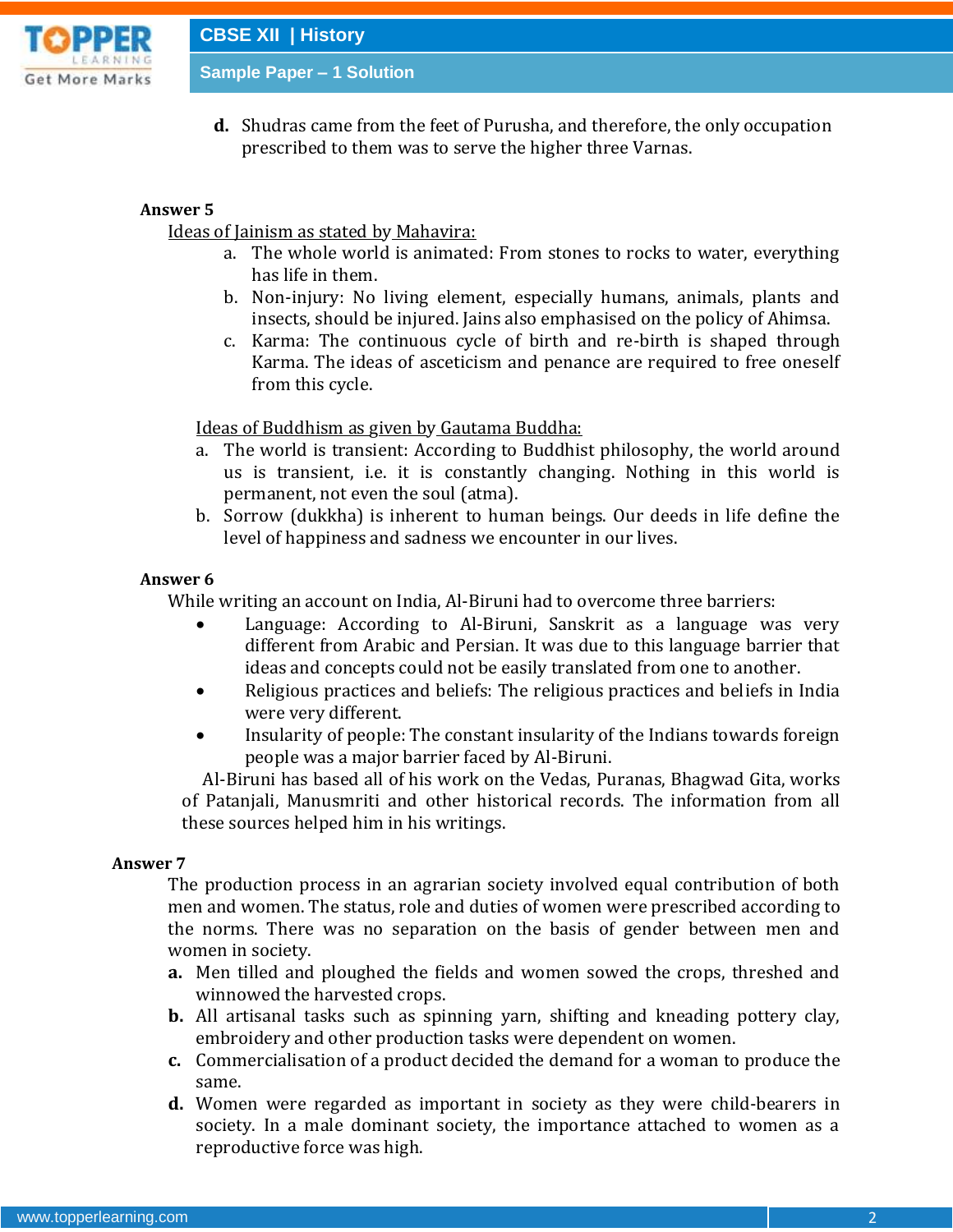

### **Answer** 8

India attained Independence on  $15<sup>th</sup>$  August 1947. The Constitution of India came into effect on 26th January 1950. While the framers of the Constitution were confident on certain aspects of it, there were certain challenges faced by them:

- a. **Defining Rights:** According to the Constituent Assembly, each citizen of India was subjected to certain fundamental rights. These rights are fundamental because they are essential for the overall growth and development of the country. Hence, the question was which rights should be issued and which should not.
- b. **Separate Electorates:** The idea of separate electorates was issued by the British to divide India on the basis of religion. Separate electorate was more like a rat eating up the whole democracy. Therefore, it was one of the major concerns of the Constituent Assembly.
- c. **Power Distribution:** While framing the Constitution, emphasis has to be laid down on how power had to be distributed and between whom. Greater power to the state would mean allowing them to overpower the centre. Hence, the power had to be equally distributed between the centre and the state to avoid further clashes.
- d. **Language:** Deciding upon the language of the nation was a crucial task. As India was a multilingual country, no single regional language could be given emphasis. Hence, after much discussion, it was decided to make Hindi the national language of India.

#### **Answer 9**

Reasons for Magadha to emerge as the most powerful Mahajanapada:

- The region of Magadha consisted of fertile soil which was required for agriculture. This helped in increasing the agricultural productivity of the empire as a consolidated unit.
- The iron mines found in this area helped in creating weapons and other tools which were used by the king and the army during wars.
- Elephants stood as the most essential component of the army. The forests in this region were home to elephants and other wild animals.
- Ganga and its tributaries provided easy communication of goods from one side to the other.
- Magadha was ruled by ambitious kings such as Ajatashatru and Mahapadma. Nanda was the most powerful and notable for their strong political and economic policies.

#### **Section-II Value-Based Question (Compulsory)**

#### **Answer** 10

A country is a culmination of its policies, people and leaders. In a democratic country like India, the idea of self-discipline is essential. It is important for the people to be selfdisciplined and follow the policies drafted by the government because each of these policies are meant for the development of the people as an individual and the country as a whole. Lack of discipline in life will lead to constant clashes between the elements of democracy leading to further issues. Hence, it is essential to inculcate self-discipline in oneself for the overall development of the nation.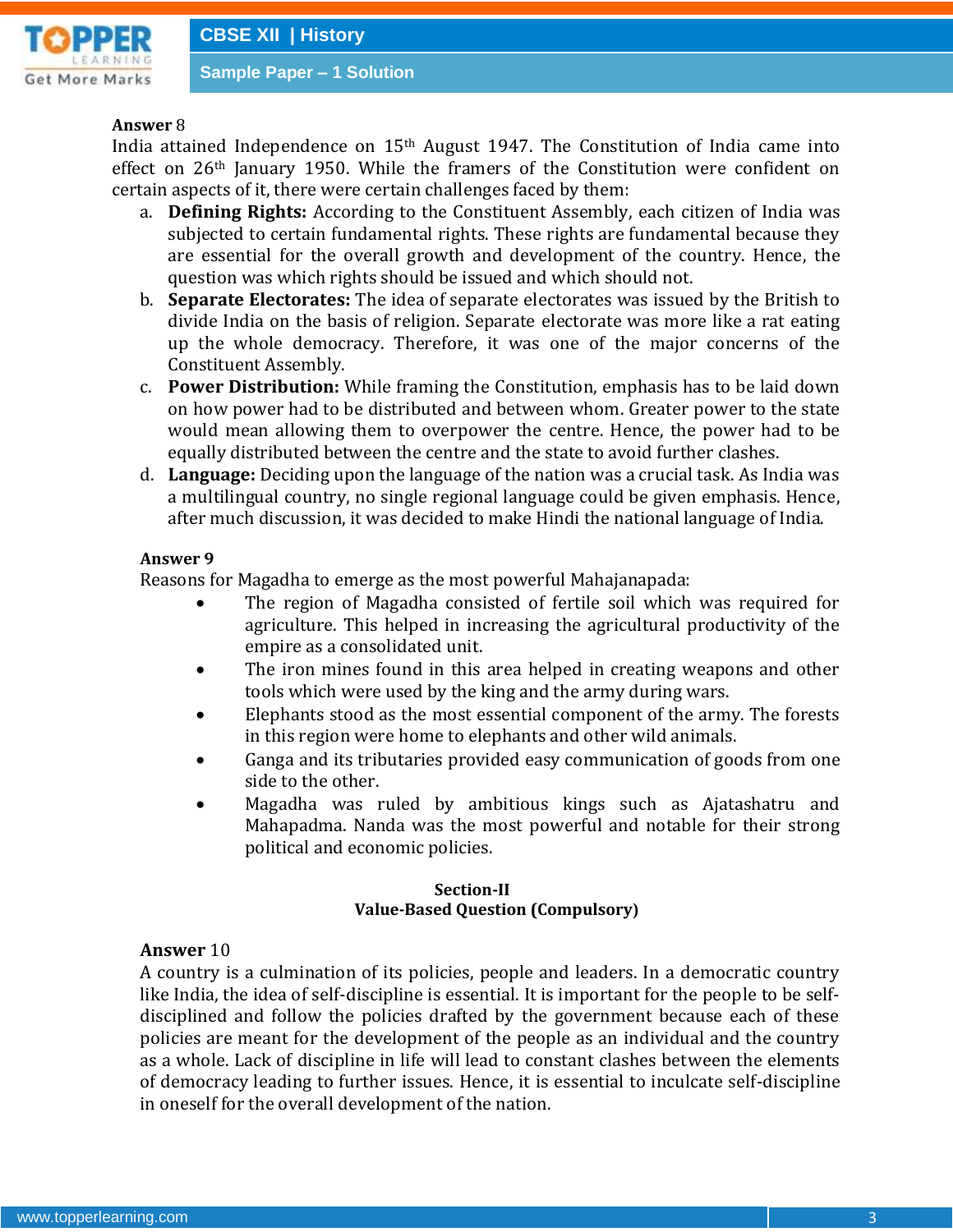

#### **Part-C Long Answer Questions**

#### **Answer** 11

The two-nation theory was a theory of division proposed by Mohammad Ali Jinnah of the Muslim League before the British granted Independence to India. According to the theory, India consisted of two different sets of people divided on the basis of their language, religion, culture and ethnicity. Therefore, it was necessary to divide them into two separate countries—India and Pakistan. Therefore, Pakistan came into existence on 14th August and India came into existence on 15thAugust.

This two-nation theory was the basis of partition between the two countries. Partition is regarded as a holocaust because

- i. Millions of people were uprooted from their motherlands. There was mass killing on both sides of the border.
- ii. Women were abducted, raped and maimed in the name of religion. Most of these women, who were separated from their families, either adopted the new life with new people on either sides of the border or killed themselves.
- iii. Thousands of people were killed. Many people lost their families in this killing.
- iv. Partition was not merely a constitutional arrangement; it was a 16-month long civil war between the two countries of India and Pakistan.
- v. Hundreds and thousands of people were rendered homeless in a no time. They lost their land; many lost their families and many their lives.
- vi. Partition was not merely a transfer of population; it was mass slaughter which knew no limits.
- vii. Families were stripped from their roots and asked to begin their lives from scratch in an alien country.
- viii. Millions were transformed into refuges in alien lands, with a different set of people altogether.

#### **Or**

Oral testimonies are helpful in understanding Partition in the following way:

- i. Oral narratives, memoirs, diaries, family records and letters are first-hand accounts of people who survived through Partition. They highlight the plight of those who witnessed it. They are the trials and tribulations of ordinary citizens who were forced to accept a new country, new government and new people.
- ii. Oral testimonies bring out the real emotions and feelings of thousands uprooted from their country and forced to become refuges in an alien country.
- iii. Personal writings help historians get a personal touch in the story. For those millions of families who suffered, it was not just a constitutional amendment but a holocaust.
- iv. Oral testimonies help historians in writing a more personalised account of the events which took place at the time of Partition.
- v. Government documents also allow historians to get an exact estimate of people who moved from one side to the other.
- vi. Oral histories help historians to widen their perspectives and record experiences of the affected.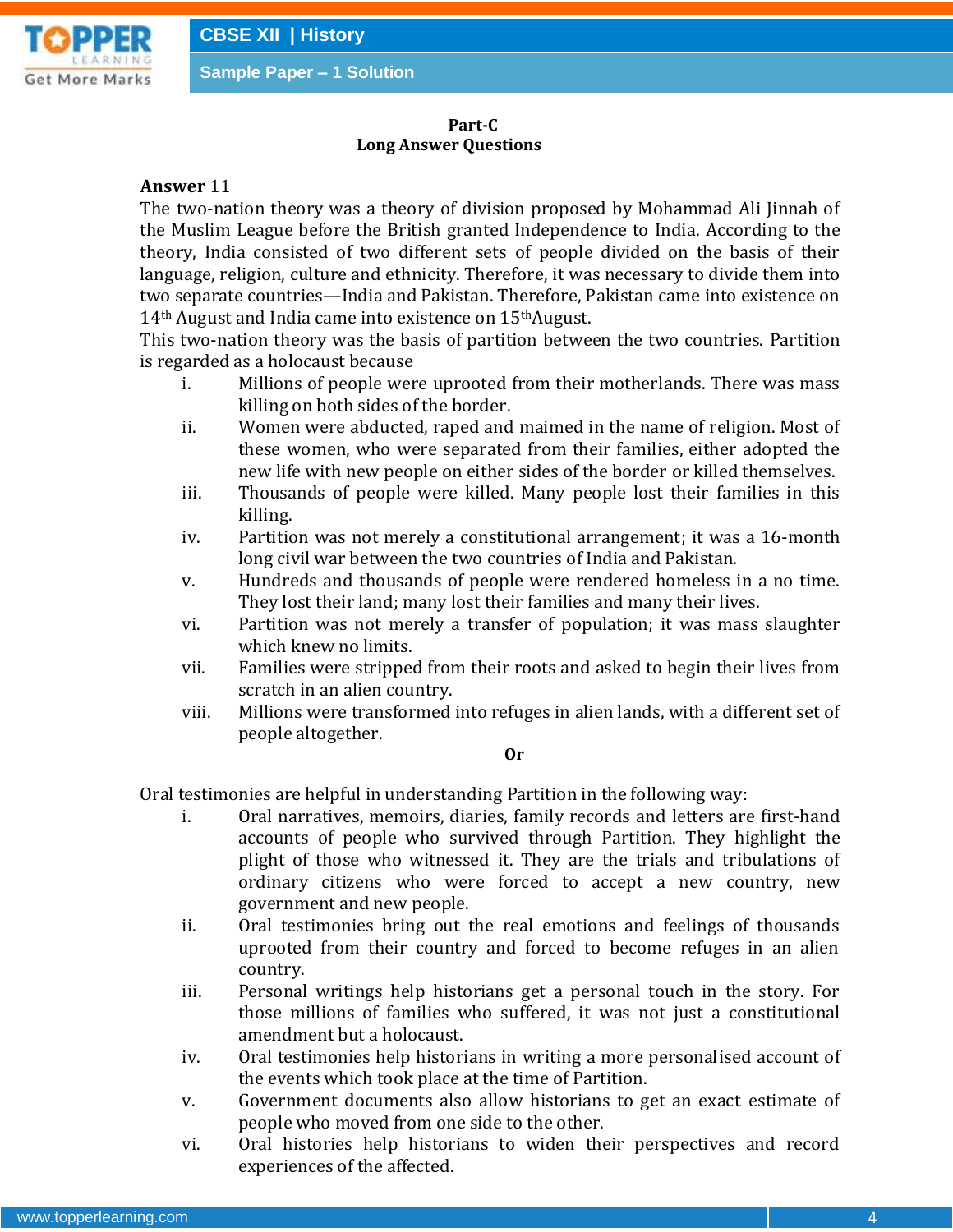

**CBSE XII | History**

**Sample Paper – 1 Solution**

- vii. Oral testimonies have an emotional quotient attached to them. Hence, constructing history from them is not an easy task. For those who have suffered the atrocities, remembering them all over again is not easy.
- viii. Oral histories of Partition are the single-hand experiences of men and women whose existence have been ignored from times to come.

# **Answer** 12

In the agrarian society of Mughals, revenue from land was the economic mainstay. It was therefore necessary to create an apparatus to manage production, collect revenue from all across the empire and expand the empire.

- The apparatus included a *dafter* (office) of the *diwan* (the head) whose responsibility was to supervise the fiscal issues of the empire.
- Revenue officials and other record keepers became decisive agents of agricultural relation within the empire.
- At first, information was acquired about the extent of agricultural lands in the empire and taxes were then levied on them.
- First the assessment was made and then taxes were collected.
- Revenue was fixed. The claims made by the states were maximised.
- Both cultivated and cultivable lands were measured before fixing the revenue for the land.
- Annual records were maintained with all the important transactions recorded.
- Forests remained unmeasured in the land revenue system.

# **OR**

Zamindars were a group of people who lived off agriculture but were the most essential character in an agrarian society.

- They were landowners who enjoyed certain social and economic privileges.
- Caste accounted for the high status of these zamindars.
- They performed certain services for the state and the people.
- Zamindars owned personal lands (known as milkiyat) which were cultivated for private use.
- Often they could collect revenue from peasants on behalf of tax collectors.
- Many zamindars derived their powers from the control of military power.
- Several zamindars held fortresses and even had an armed contingent.

In a pyramid of social relations in society, the zamindars constituted the highest position.

# **Answer 13**

Colonial cities were cities brought up by the British for their trade and communication. The most important cities established by the British were Bombay, Madras and Calcutta. Each one of these cities served a different purpose for the British. Certain ways to study about these cities are

- Detailed records of trade and other commercial affairs maintained and kept by British officials.
- Regular surveys, statistical data and other official records help keep a track of the happenings in the cities.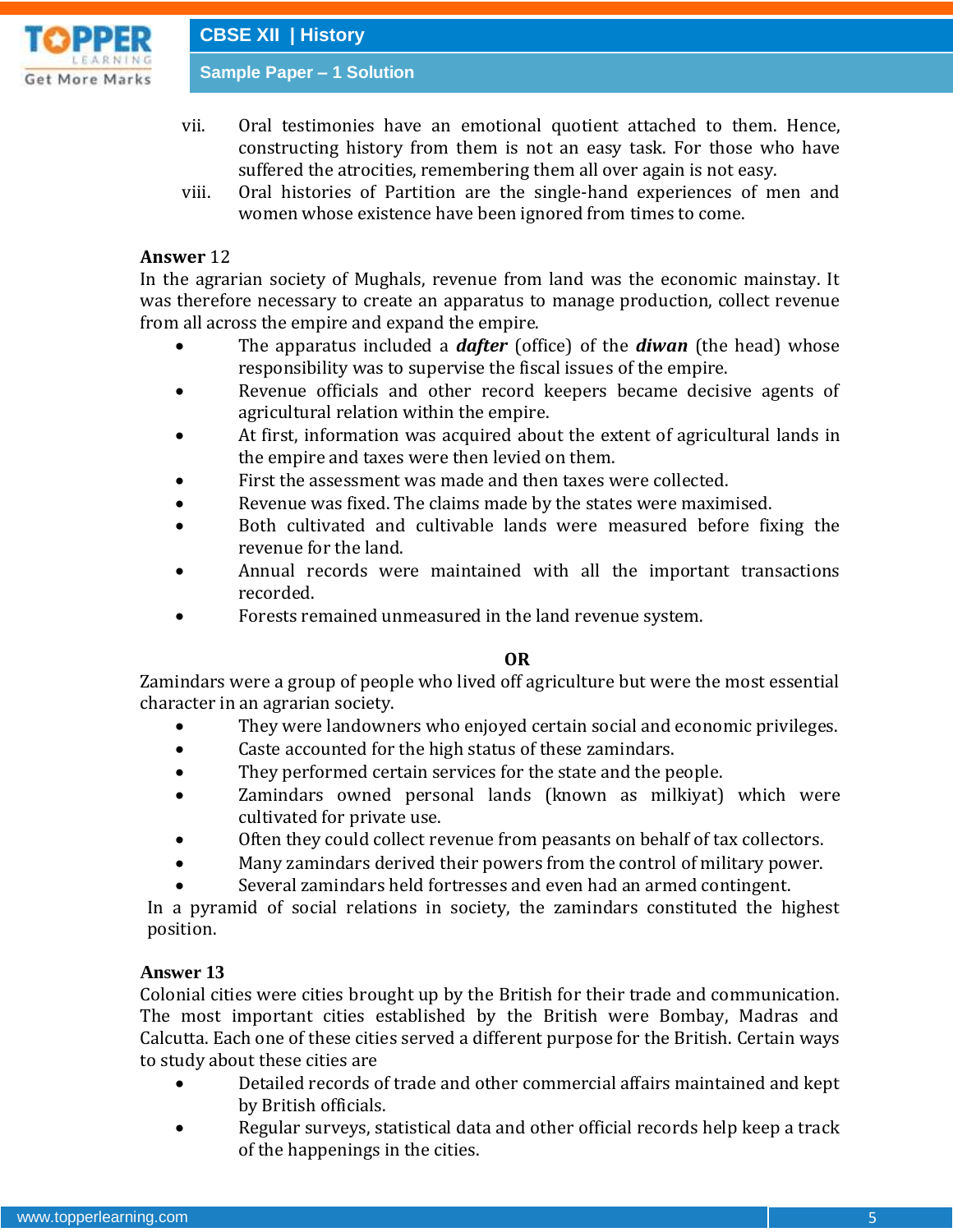

- Mapping and maintaining these maps to understand the landscape and topography of a particular region.
- Maps were also used for the planning and development of cities.
- Census operations were conducted to keep the statistical records of the people.
- Regular head counts helped British officials in monitoring these cities.
- Location of Ghats and other places were indicative of planning and development.
- Activities of municipal corporations were essential to administer the basic services of water, public health and road building.

## **OR**

Mahatma Gandhi was an unchallenged leader. A firm believer of non-violence, he drove the country to Independence. There are four important sources which help us study the life of Mahatma Gandhi:

- Public voice and private script: The writings and speeches of this great leader along with his contemporaries are a great source of information. These letters give an insight about his personal thoughts. Some letters have been written to outsiders reflecting the ideals and notions followed by Mahatma Gandhi.
- Autobiographies: These help in framing a picture of a person. They allow a person to have an insight into the life of a person and understand him from all dimensions. While writing autobiographies, it is important to be unbiased and neutral.
- Government records: Because colonial rulers kept records of every action, they are vital in studying the life of Mahatma Gandhi. The letters and reports which were once written by police officials are now available in archives. Each report in the records has a different story captured in itself.
- Newspapers: Newspapers published in English and other regional languages are a vital source. Each of the newspapers tracked the movements and other actions taken by leaders. An advantage of studying through newspapers is the fact that news and articles published are unbiased and neutral.

### **Part-D Source-Based Questions**

# **Answer 14**

a. Hierarchical order in which society was divided:

- Brahmans derived from the head of Purusha were the head of society.
- Kshatriyas derived from the arms constituted the second category.
- Vaishyas from the thighs was the third category.
- Shudras from the feet were at the bottom of the order.
- b. The right occupation according to *Purusha Sukta* was
	- Brahmans: Reading and writing the Vedas, performing rituals and teaching the Vedas to society.
	- Kshatriyas: To engage in warfare, study the Vedas, protect the people and administer justice in the kingdom.
	- Vaishyas: To engage in agriculture and trade
	- Shudras: To serve the higher three Varnas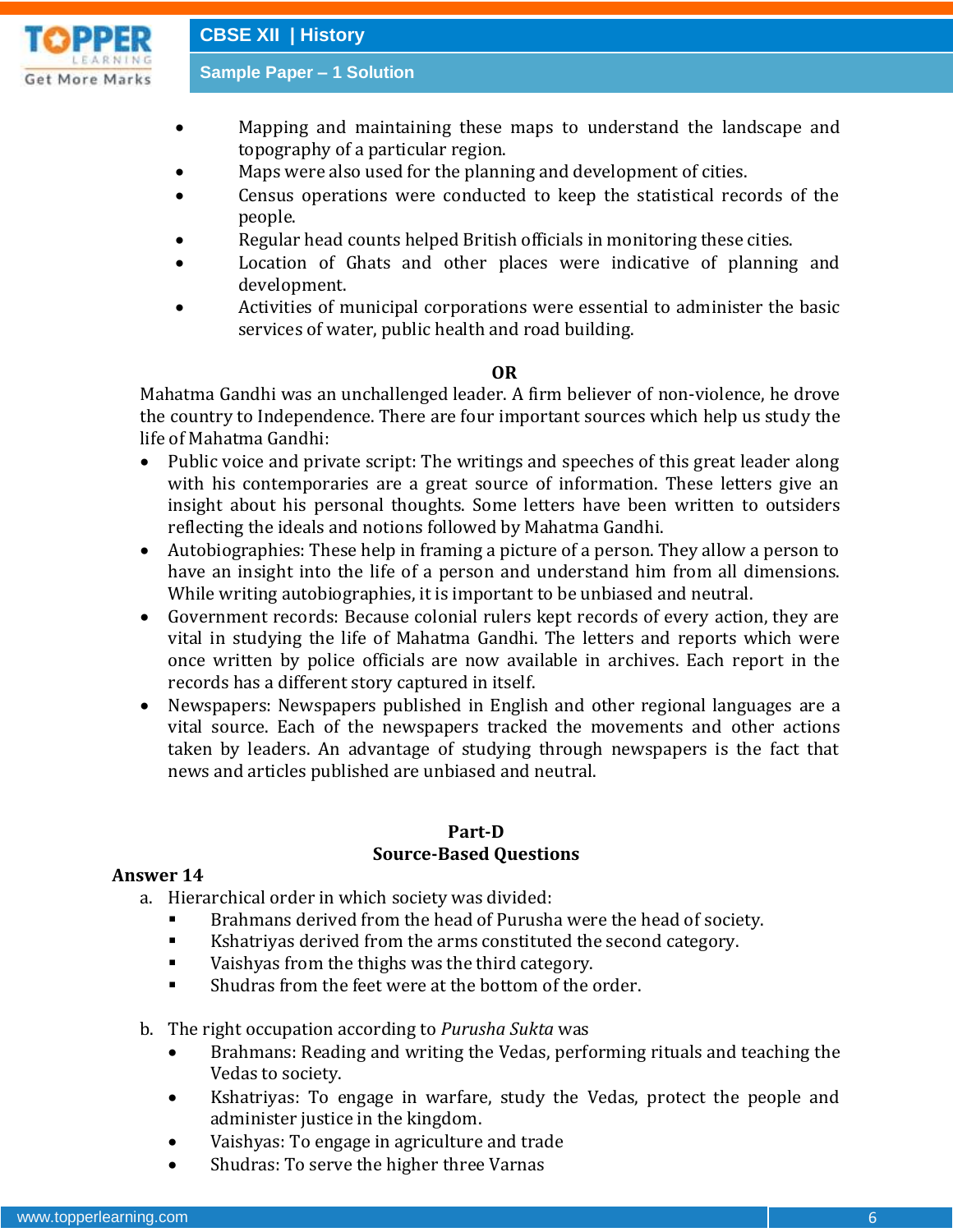

**CBSE XII | History**

**Sample Paper – 1 Solution**

- c. Each Varna was prescribed a gotra to follow. It was mandatory for society to follow the norms of gotra.
	- On marriage, a woman had to give up her father's gotra and adopt that of her husband.
	- People of the same gotra could not marry.

# **Answer 15**

- a. The processing of food required adequate grinding equipment along with vessels for proper mixing, blending and cooling of food.
- b. Vessels were made of the following raw materials—stone, metals, terracotta and steatite. Most of these raw materials were procured or imported from distinct countries.
- c. Chanudaro was an important centre for craft production in the settlement. Most important articles of Harappa from bead-making to shell-cutting to seals and weight making were manufactured here. Jewellery-making processes of grinding, polishing and drilling also took place here.

# **Answer 16**

- a. The two-nation theory proposed by Mohammad Ali Jinnah was the basis of partition of India into two. According to the theory, India consisted of two different sets of people divided on the basis of their language, religion, culture and ethnicity. Therefore, it was necessary to divide them into two separate countries—India and Pakistan.
- b. Partition is often regarded as a nightmare because
	- i. Partition meant a sudden movement of population on both sides of the border. People who had lived their lives at a specific place were rooted out in no time.
	- ii. The people, the police and others seemed to be aliens.
	- iii. There was no support from anywhere. It was not just a division of the country but a destruction of humanity.
- c. Women on both sides of the border were badly hit because
	- i. They were looted, raped and maimed in a country which was till last night their motherland.
	- ii. Most women lost their families in this transfer and eventually had to either give up their lives or to accept a different life.
	- iii. There were no records of lost wives, mothers and daughters. Either they were killed by the mob or they killed themselves to protect their dignity.